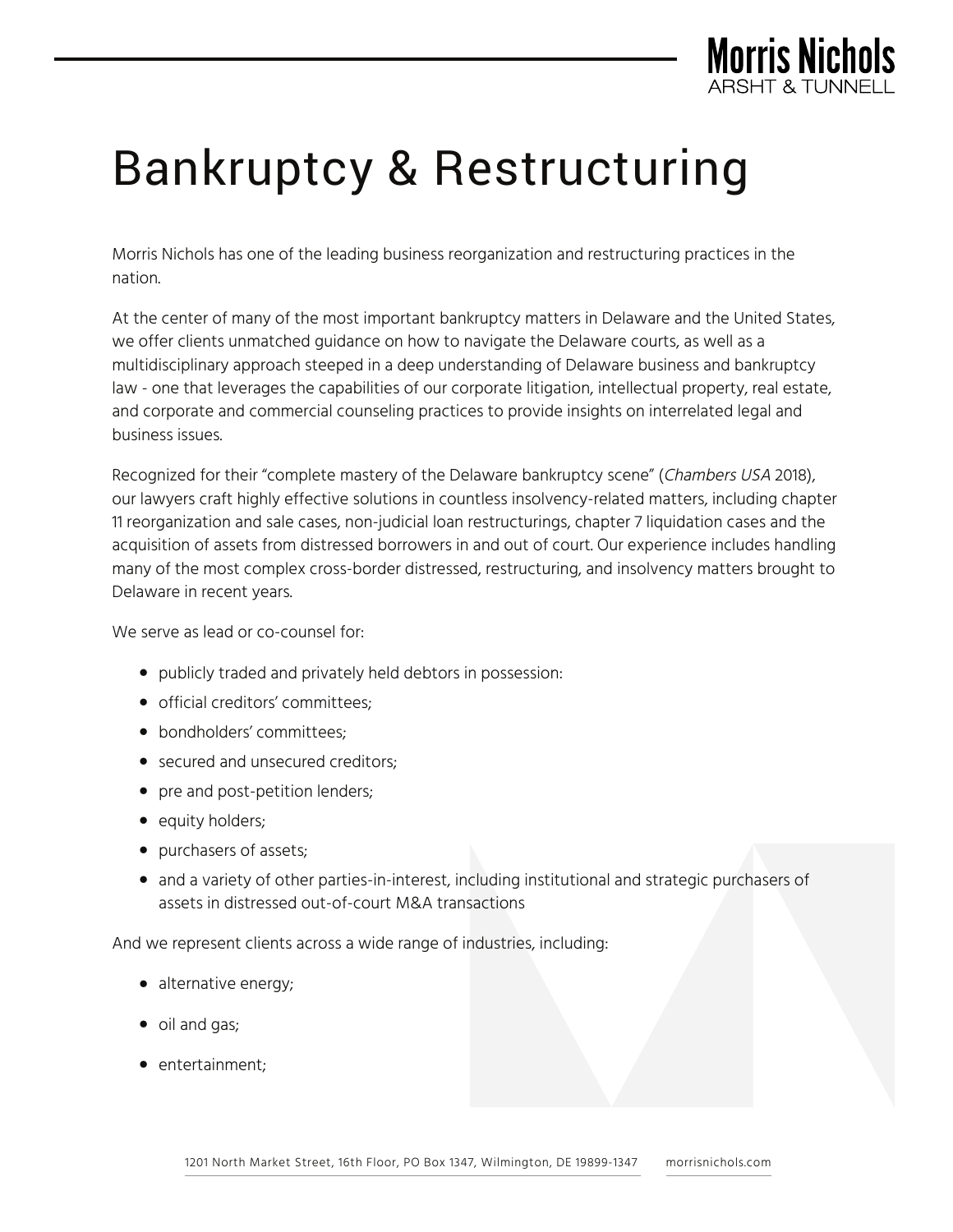

## **Bankruptcy & Restructuring**

- pharmaceuticals;
- finance;
- publishing;
- food and beverage;
- real estate;
- health care;
- retail;
- insurance;
- technology;
- manufacturing;
- and transportation.
- natural resources;

Morris Nichols also represents banks and other financial institutions in secured and unsecured transactions involving debtor in possession financing, asset-based lending, secured transactions, real estate finance, subordinated debt financing, out-of-court restructurings and workouts.

## **ACCOLADES**

- Ranked as a Band 1 firm by Chambers USA for Delaware Bankruptcy/Restructuring for more than a decade.
- Majority of Morris Nichols business reorganization and restructuring partners are ranked by Chambers USA.
- Recognized as a Delaware Powerhouse in Law360's annual Regional Powerhouse series 2018-2019, 2021.
- Rated among the world's leading restructuring and insolvency practices by Global Restructuring Review's GRR 100 2018-2019.
- Consistently listed among the top 30 firms nationally on The Deal Bankruptcy Law Firms Power Rankings.